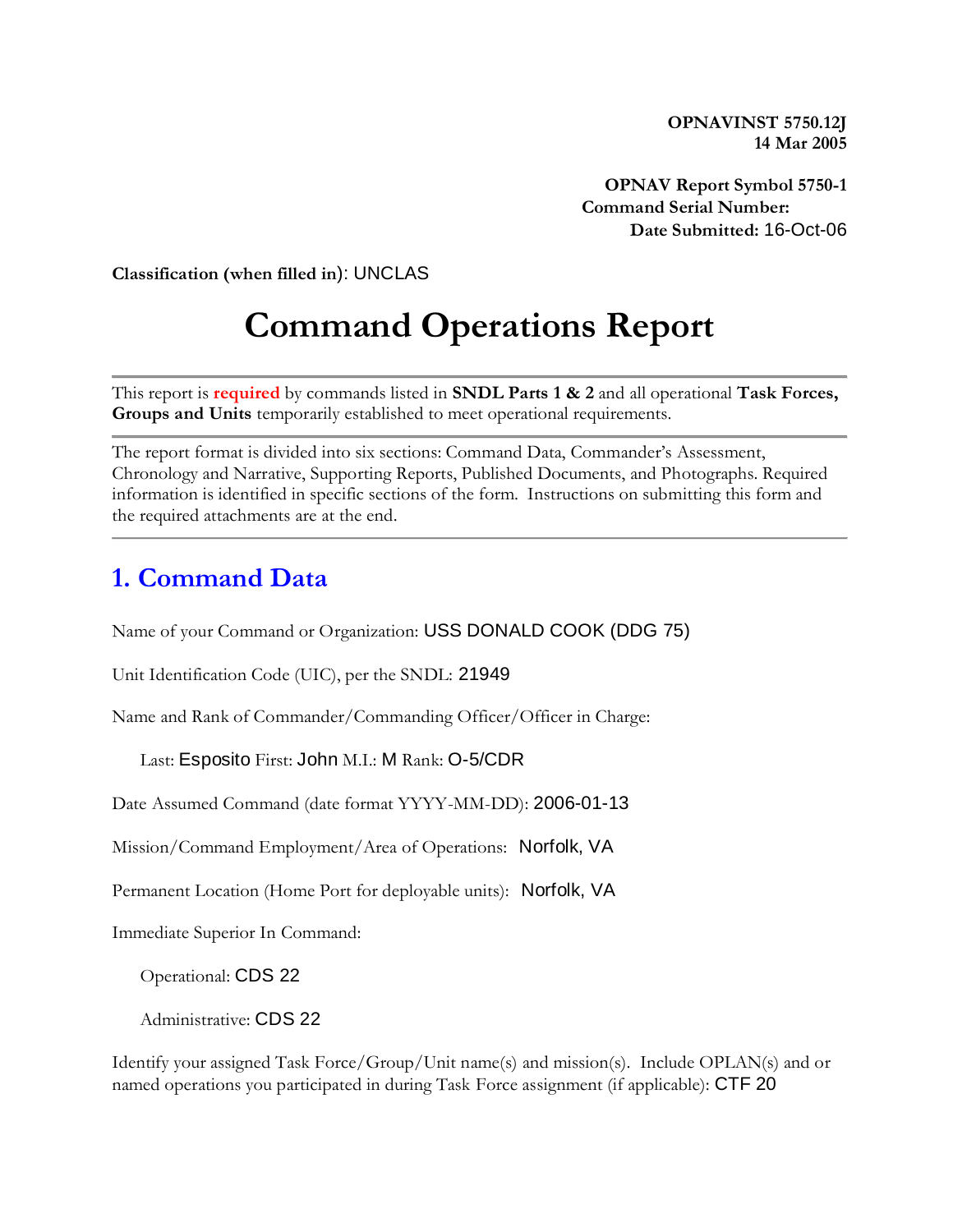Name(s) of Forces, Commands, Ships, Squadrons or Units assigned or under your operational control (if applicable): N/A

Type and number of Aircraft Assigned and Tail Codes, if applicable: N/A

Commands, Detachments or Units deployed on board or stationed aboard as tenant activities (as applicable): N/A

Number of Personnel Assigned:

Officers: 32 Enlisted: 263 Civilian: 0

Command Point of Contact (required entry, complete in full):

| Name (Rank, First Name, Middle Initial, Last Name): LTjg<br>I. USN |  |
|--------------------------------------------------------------------|--|
| Job Title/Office Code: Navigator                                   |  |
| E-mail (both classified and unclassified, if available):           |  |
| Phone number(s):                                                   |  |
| Command Mailing Address: FPO AE 09566-1294                         |  |

# **2. Commander's Assessment**

The Commander's Assessment briefly tells the story of the command's role in national defense and should highlight any general and specific lessons-learned. It should contain the commander's commentary, insights and reflections on the unit's activities. Attention should be directed to significant issues impacting training, operations and mission accomplishment during the reporting period. Descriptions of circumstances and sequence of events leading to major command decisions and results of those decisions are particularly desired. Also desired are accounts of specific contributions of individuals in the command to mission accomplishment. For units engaged in or directly supporting combat, significant wartime or peacetime operations (named operations, noncombat evacuation operations, disaster relief or other humanitarian operations, etc.) or major exercises, particular attention should be given to the commander's estimate of the situation, records of discussions and decisions, descriptions of circumstances and sequence of events leading to operational decisions and results of those decisions. For a unit returning from deployment or participating in a single operation this can normally be a single assessment. For higher-echelon commands or units engaging in multiple operations, a separate assessment for each operation in addition to an overall assessment may be appropriate.

During CY2005, DONALD COOK made preparations for a regularly scheduled deployment as a part of TRCSG, to include a Command Assessment Readiness and Training evaluation, Graduate level Battle Group exercises, a COMTUEX and JTFEX. During this time, DONALD COOK was designated as both a primary and alternate unit in support of Operation Noble Eagle, defending the United States.

On 01 September 2005, DONALD COOK deployed to the Arabian Gulf in direct support of Operation Iraqi and Enduring Freedom. While deployed, DONALD COOK spent time under the tactical control of CTF 60, CTF 61, CTF 150, CTF 50, CTF 51, CTF 152, and CTF 58. DONALD COOK's primary mission on her 2005 deployment to the Arabian Gulf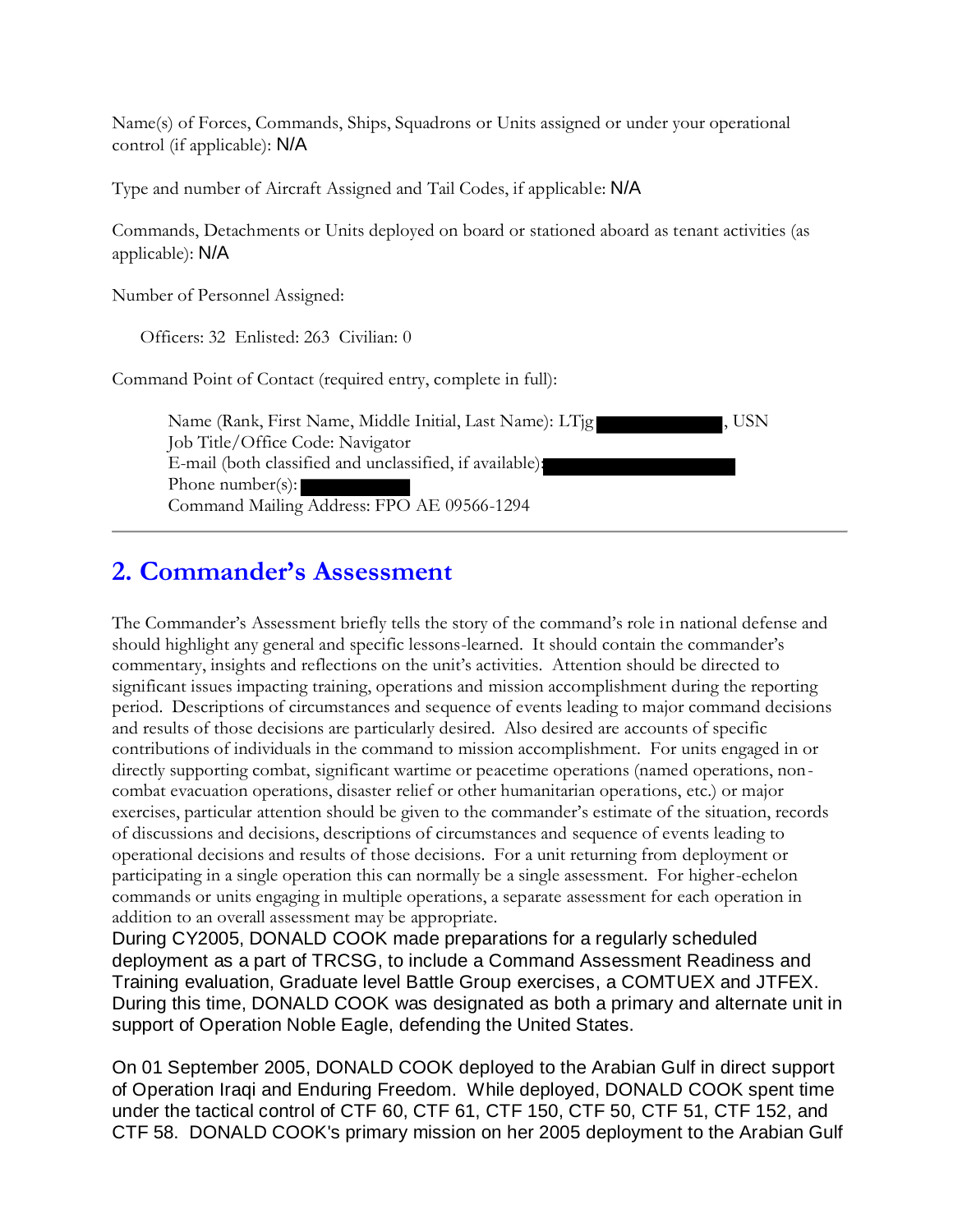was that of Maritime Security Operations; using deterrence to provide safe waterways for local fishermen. DONALD COOK's Visit, Board, Search, and Seisure (VBSS) team conducted patrols among the local merchant seamen to build trust between the Coalitian and the local fishermen.

DONALD COOK was also fortunate enough to conduct several port visits in both the Mediterranean Sea and Arabian Gulf during CY 2005 to include Tarragona, Spain, Rhodos, Greece, Jebel Ali, UAE, Mina Salman, Bahrain, and Muscat, Oman. These port visits gave the crew an excellent opportunity to both conduct much needed maintenance onboard the ship as well as enjoy some spectacular liberty opportunities.

# **3. Chronology and Narrative**

Chronology should include dates of movements; local operations and training; exercises and operations (define acronyms and purpose of exercise or operation); installation of new weapons systems or changes; major physical changes to facilities, ship or aircraft; Class A or B mishaps; port visits; unit awards received; reserve augmentation; and other significant operational or administrative events.

JANUARY 2005

# **Chronology**

01 – 10 Jan Inport Norfolk Virginia 11 - 19 Jan Underwy Virginia Capes Operating Area 19 – 26 Jan Inport Norfolk Virginia 26 - 31 Jan Underwy Virginia Capes Operating Area

# **Narrative**

DONALD COOK completed holiday stand down and began work ups and the basic phase of training conducting training with the USS THEODORE ROOSEVELT.

# FEBRUARY 2005

**Chronology** 

01 - 28 Feb Inport Norfolk Virginia

# **Narrative**

DONALD COOK was inport all of February conducting upkeep and maintenance. Also conducting various drills associated with the basic phase of training.. MARCH 2005

# **Chronology**

| Inport Norfolk Virginia                |
|----------------------------------------|
| Underway Virginia Capes Operating Area |
| Inport Norfolk Virginia                |
| Underway Virginia Capes Operating Area |
| Inport Norfolk Virginia                |
|                                        |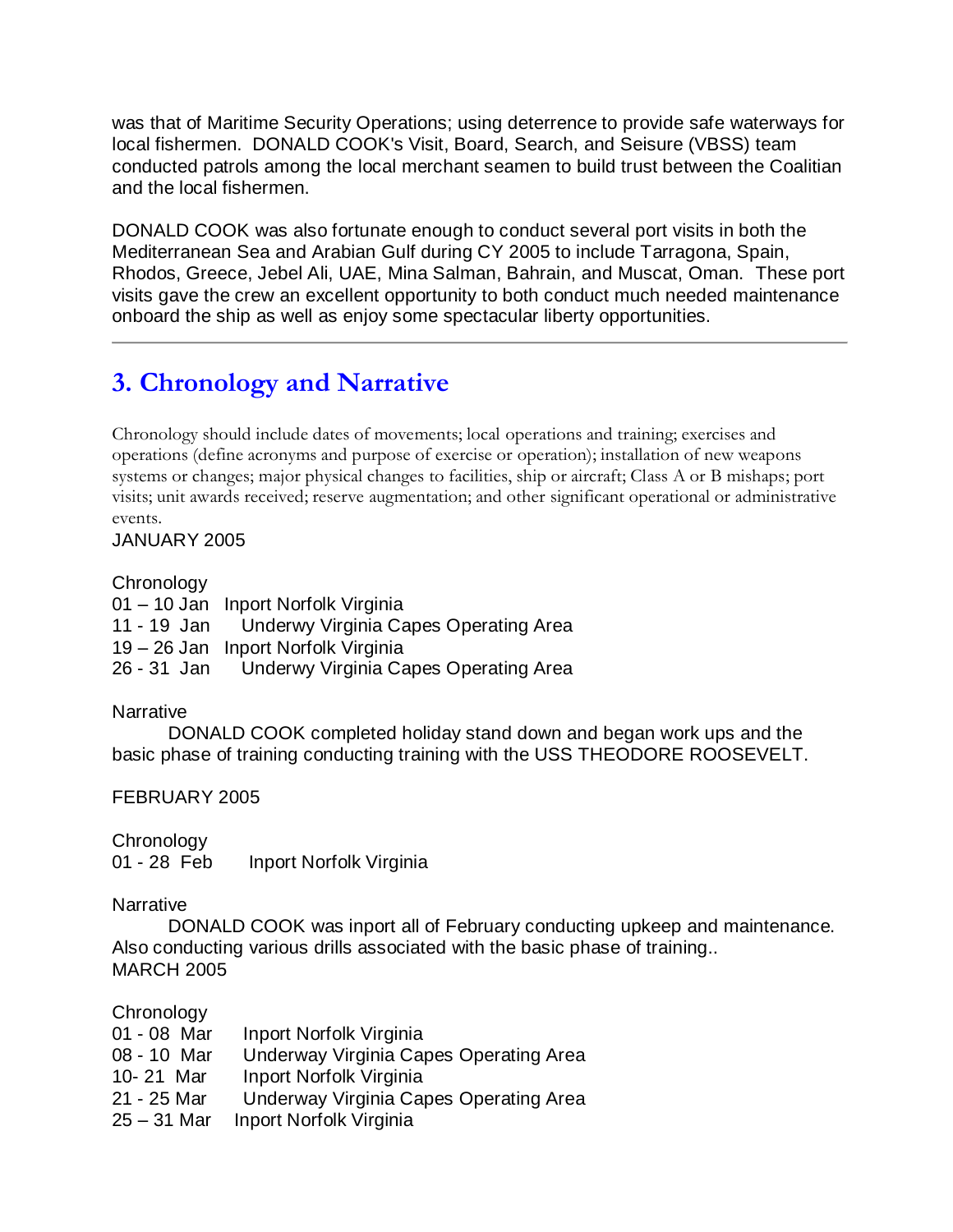#### **Narrative**

DONALD COOK continued the month of March with various in port times for drills and upkeep and underway periods associated with the Basic Phase of Training including DLQ's.

APRIL 2005

#### **Chronology**

| $01 - 06$ Apr | Inport Nofolk Virginia                 |
|---------------|----------------------------------------|
| 06 - 13 Apr   | Underway Virginia Capes Operating Area |
| 13 - 23 Apr   | Inport Norfolk Virginia                |
| 23 - 26 Apr   | Underway Virginia Capes Operating Area |
| 26 - 30 Apr   | Inport Norfolk Virginia                |
|               |                                        |

#### **Narrative**

April saw DONALD COOK finishing up TSTA IV and commencing Group Sail 0 as part of the USS THEODORE ROOSEVELT battle group. She also completed several major hurdles including force protection exercises.

#### MAY 2005

#### **Chronology**

|  | 01-23 May Inport Norfolk Virginia                |
|--|--------------------------------------------------|
|  | 23-31 May Underway Virginia Capes Operating Area |

# **Narrative**

DONALD COOK spent most of the month in port and then conducting local operations in the Virginia Capes Operating Area.

#### JUNE 2005

#### **Chronology**

01-22 Jun Inport Norfolk Virginia 22-31 Jun Underway Virginia, Cherry Point, and Jacksonville Operating Areas

#### **Narrative**

DONALD COOK was in port for most of the month. On June 22 she commenced JTFX and COMPTUEX, closing the month underway conducting operations off the East Coast.

#### JULY 2005

#### **Chronology**

- 01-04 Jul Underway Jacksonville Operating Area
- 04-08 Jul Inport Port Everglades Florida
- 08-22 Jul Underway Jacksonville and Virginia Capes Operating Area
- 22-25 Jul Inport Norfolk Virginia
- 25-27 Jul Inport Naval Weapons Station Yorktown Virginia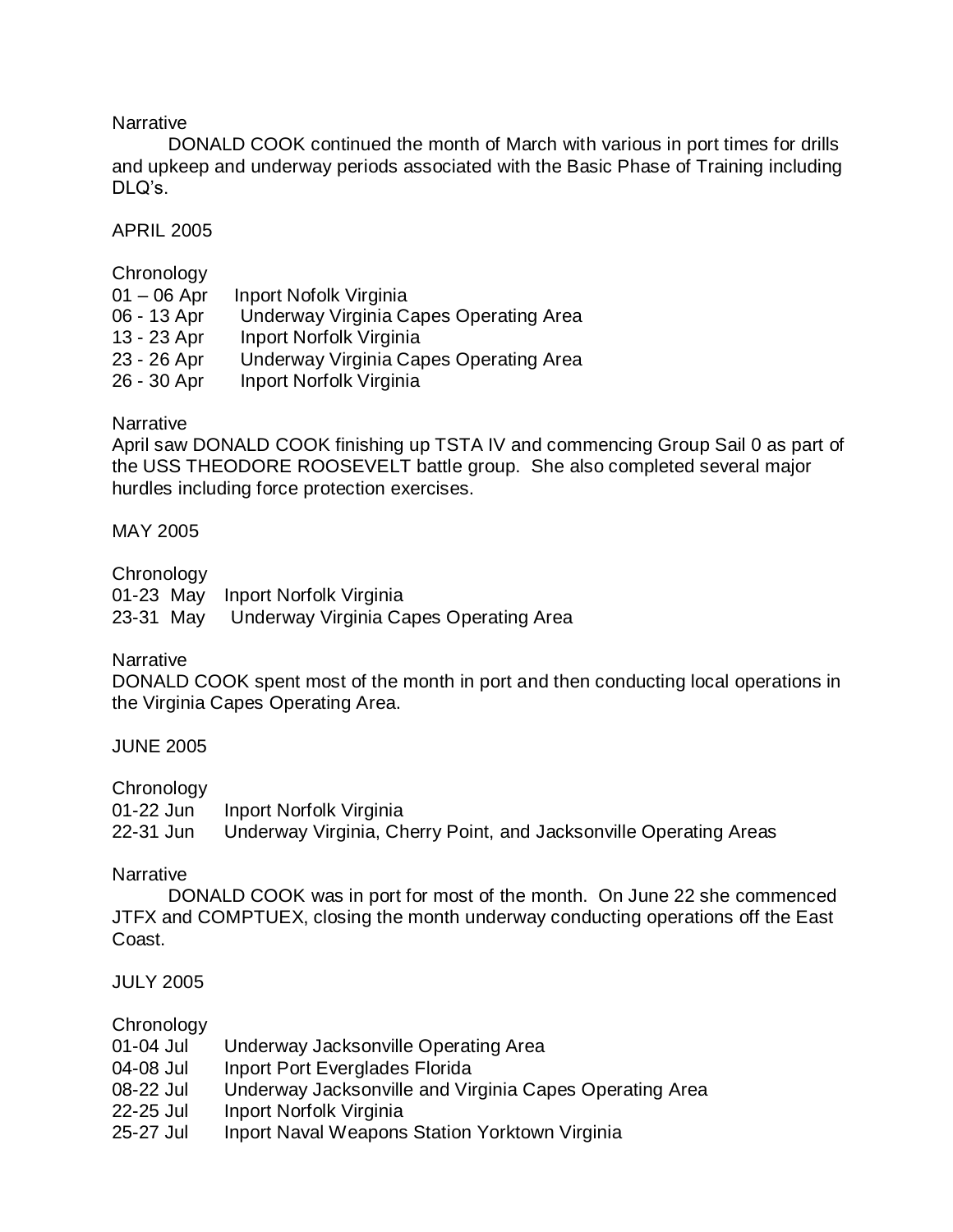# 27-31 Jul Inport Norfolk Virginia

# **Narrative**

The month commenced with DONALD COOK underway for JTFX and COMPTUEX. During these exercises she made a port visit to Port Everglades Fl. Upon Completion of the exercises she returned to homeport Norfolk Va and then proceeded to Naval Weapons Station Yorktown VA for final weapons onload prior to Deployment. Once completed she returned to Norfolk and commenced POM stand down and Predeployment preparations.

# AUGUST 2005

**Chronology** 1-31 Aug Inport Norfolk Virginia

#### **Narrative**

DONALD COOK spent the month of August pier side in stand down and predeployment preparations.

# SEPTEMBER 2005

**Chronology** 

- 01-12 Sep Underway Atlantic Ocean
- 12-16 Sep Inport Tarragona, Spain
- 16-20 Sep Underway Mediterranean Sea
- 20-23 Sep Inport Rhodes, Greece
- 23-24 Sep Underway East Mediterranean Sea
- 25-26 Sep Transited Suez Canal
- 26-30 Sep Underway Gulf of Aden

# **Narrative**

DONALD COOK commenced deployment on 1 Sept. Following a 12 Day transit she made her first port visit of the cruise to Tarragona Spain. Following that she transited to Augusta Bay, Sicily for a RHIB swap out and proceeded to Rhodes, Greece for a port visit. Following the 3 day port visit she headed south and transited the Suez Canal, and continued her transit to the Gulf of Arabia.

# OCTOBER 2005

# **Chronology**

- 01-08 Oct Underway Gulf of Aden/Arabian Gulf
- 08-12 Oct Inport Jebel Ali, UAE
- 12-25 Oct Underway Arabian Gulf
- 25-31 Oct Inport Manama, Bahrain

# **Narrative**

DONALD COOK continued the transit to her first port visit in the Arabian Gulf, Jebel Ali, UAE. Upon completion of the port visit she took station in defense of oil platforms 'ABOT' and 'KAAOT' in the Northern Arabian Gulf. During these operations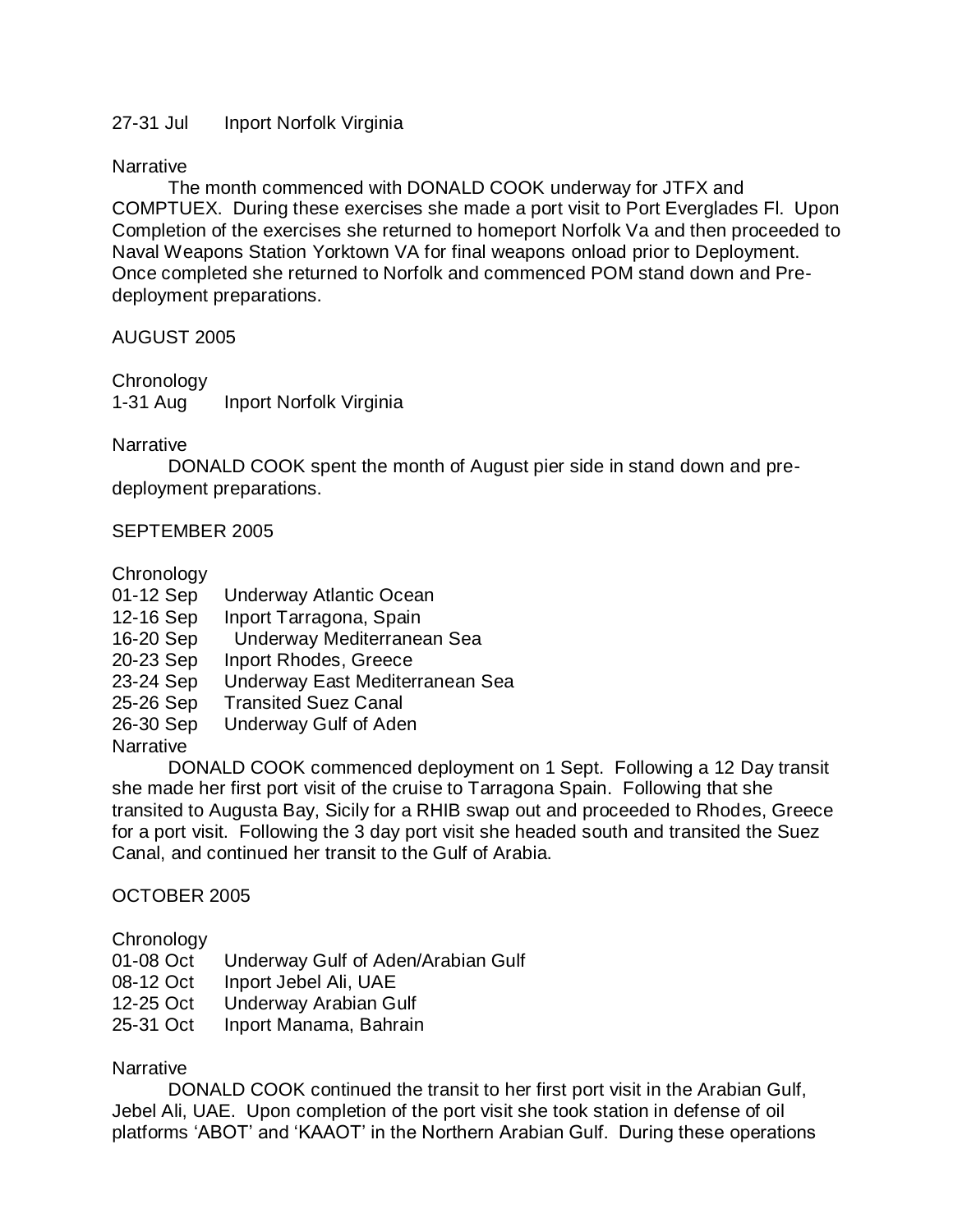she suffered a casualty to her starboard shaft. She entered port in Manama, Bahrain for emergent repairs.

#### NOVEMBER 2005

| Chronology |                                    |
|------------|------------------------------------|
| 01-03 Nov  | Inport Manama, Bahrain             |
| 03-28 Nov  | Underway Arabian Gulf/Indian Ocean |
| 28-30 Nov  | Inport Jebel Ali, UAE              |

#### **Narrative**

DONALD COOK completed repairs to the starboard shaft while in port Bahrain. She then commenced operations in the Arabian Gulf and in the Indian Ocean off the Horn of Africa in support of Anti-Piracy operations. She finished the month with a port visit to Jebel Ali, UAE.

#### DECEMBER 2005

#### **Chronology**

01 - 02 Dec Inport Jebel Ali, UAE 02 - 30 Dec Underway Arabian Gulf 30 - 31 Dec Inport Muscat, Oman

#### **Narrative**

DONALD COOK completed a port visit to Jebel Ali, UAE. During operations in the Arabian Gulf DONALD COOK conducted various operations with the THEODORE ROOSEVELT Battle Group. DONALD COOK pulled in to Muscat, Oman for maintenance and New Year's eve.

The short narrative should amplify chronology entries (such as objectives and results of exercises/ operations; commander's evaluation of exercises/operations, etc). Entries may refer to an enclosure of this report without additional description if the enclosure sufficiently reports the incident/event. For all other entries, give the date or period in YYYY-MM-DD format and provide a brief narrative. All significant events during the reporting period are to be included.

# **4. Supporting Reports**

Supporting Reports are those reports required by other instructions that provide significant data about the command during the calendar year. These reports may be submitted "as is," eliminating the need to duplicate information for this report that is already contained in reports prepared in response to other instructions and requirements. Examples include battle efficiency, safety and other award submissions, major staff or command studies, and end of cruise reports or briefs. For units engaged in or directly supporting combat, significant wartime or peacetime operations (named operations, non-combat evacuation operations, disaster relief or other humanitarian operations, etc.) or major exercises, enclosures may include, but are not limited to: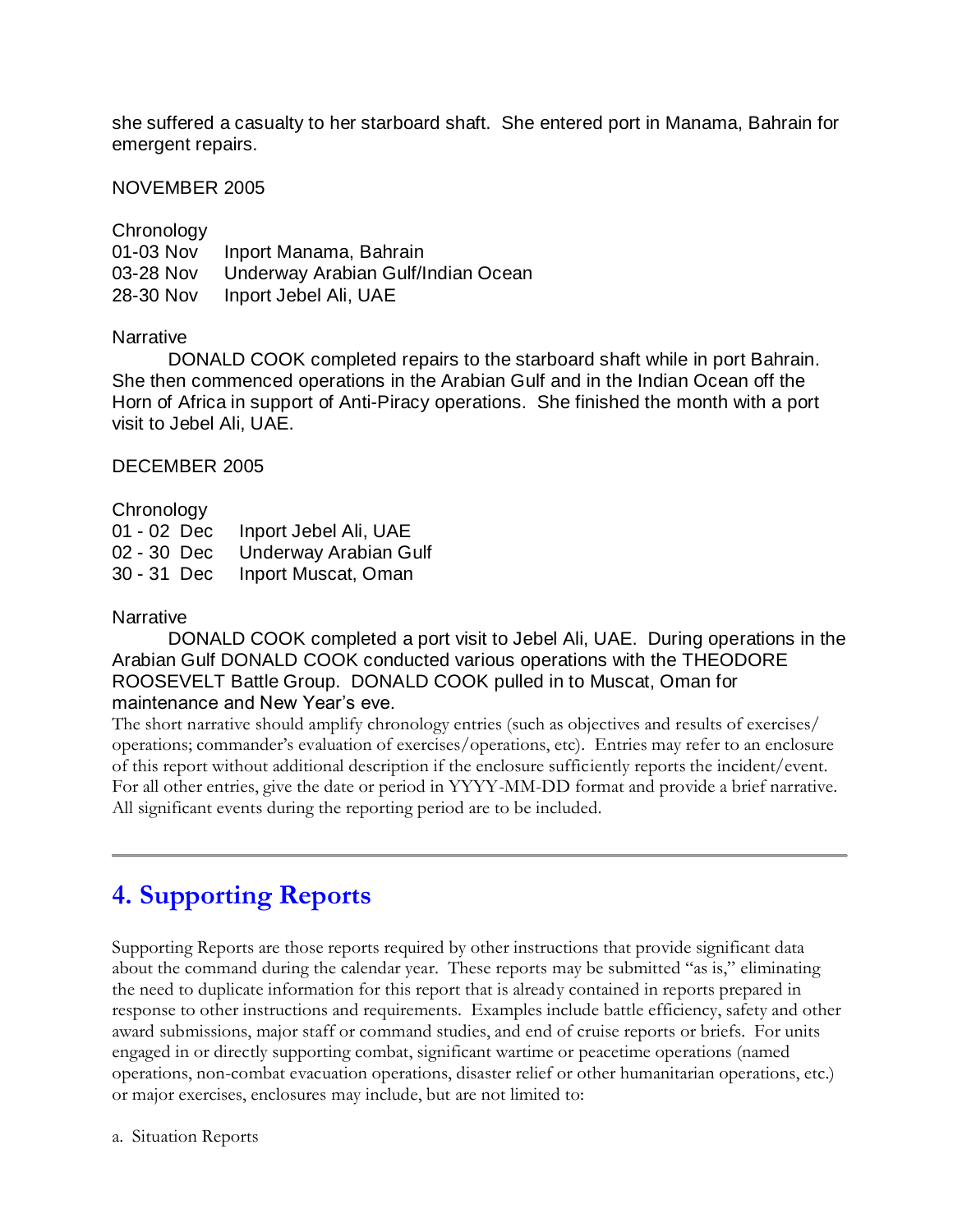- b. Intentions Messages
- c. Operational Reports
- d. Operations Orders/Deployment Orders
- e. Operational Plans
- f. Personal For Messages
- g. After Action Reports
- h. Significant Electronic Message Traffic (outgoing/e-mail/chat)
- i. Battle Damage Assessments
- j. Casualty Reports
- k. End-of-Cruse/Deployment Reports
- l. Intelligence Summaries
- m. Major Exercise Reports

List below the items submitted, indicating the classification of each. Electronic reports should be in a Microsoft Office format (Word, Excel, Power Point, or Access), HTML, PDF, JPG, GIF, or plain text. It is unnecessary to convert non-electronic documents to electronic format. Submit electronic reports via e-mail or on CD-ROM as explained at the end of this form. Enclosures that do not exist in electronic format should be listed below and submitted in hardcopy in the same manner as a CD-ROM.

# **5. Published Documents**

List below the published documents being submitted in either electronic or paper format, indicating the classification of each item. Documents to be submitted include cruise books, change of command programs, commissioning/decommissioning brochures, establishment/disestablishment/deactivation brochures, copy of command's web site, news releases, biography of commander, welcome aboard brochures, newspaper articles, command studies, statistical data, etc.

Electronic documents should be in a Microsoft Office format (Word, Excel, Power Point, or Access), HTML, PDF, JPG, GIF or plain text. Documents in electronic format are to be submitted via e-mail or on CD-ROM as explained at the end of this form. It is unnecessary to convert non-electronic documents to electronic format. List any enclosures that are not electronic and submit in hardcopy in the same manner as a CD-ROM.

# **6. Photographs**

List below official photographs and any other command-generated media being submitted in either electronic or paper format. Photographs to be submitted include: official photo of commanding officer; recent photo of ship, aircraft, or facility; and photos of historic events associated with the command. Photographs submitted electronically should be in JPG, TIFF or GIF format. It is unnecessary to convert non-electronic documents to electronic format. Photographs in electronic format are to be submitted via e-mail or on CD-ROM as explained below. Enclosures that do not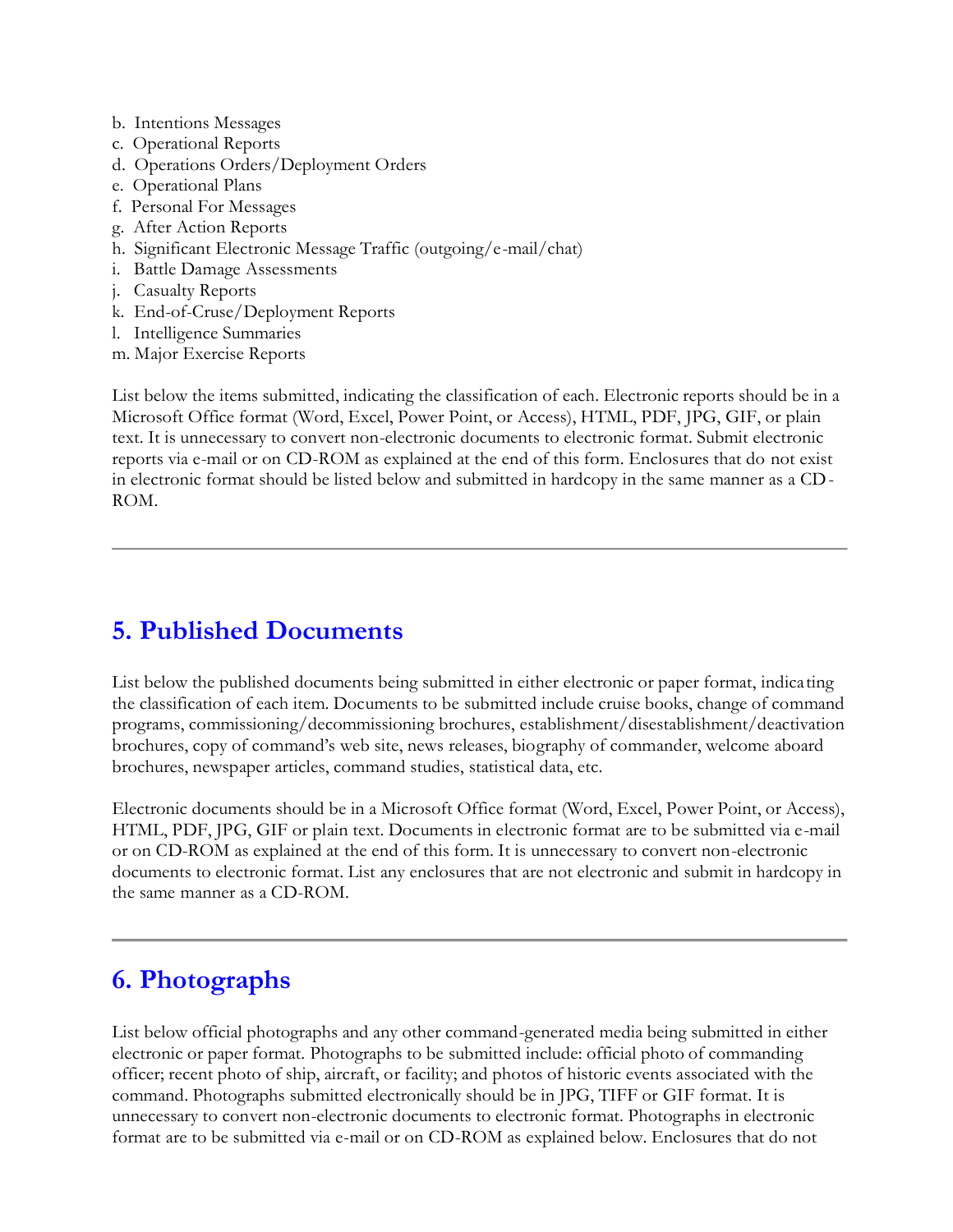exist in electronic format should be listed below and submitted in the same manner as the CD-ROM. Also include any photographs covering operational strikes, battle damage (especially that sustained by own ship, aircraft, facilities or equipment), or other relevant photos relating to combat or deployment operations.

#### **Submit this Command Operations Report as follows:**

Via e-mail, to one of the three e-mail addresses:

All air/aviation commands: aviationhistory@navy.mil All ships: shiphistory@navy.mil All other commands: archives@navy.mil

Place any attachments too large for transmission via e-mail on CD-ROM and send by an approved commercial courier, such as FEDEX or UPS. Check CDs for readability before submission to guard against corruption. Forward paper records included as attachments in the same manner. **Do not forward Command Operations Reports via U.S. mail, as all mail addressed to the Naval Historical Center is irradiated and will result in destruction of discs and damage to paper enclosures.** Address all shipments to:

Naval Historical Center (Attn: Ships History/Aviation History/Operational Archives) \* 805 Kidder Breese Street SE Washington Navy Yard, DC 20374-5060

Submit **Confidential and Secret** Command Operations Reports electronically via SIPR-net e-mail to one of the three e-mail addresses:

All air/aviation commands: aviationhistory@nhc.navy.smil.mil All ships: shiphistory@nhc.navy.smil.mil All other commands: archives@nhc.navy.smil.mil

Place any **classified** attachments too large for transmission via e-mail on CD-ROM and send by an approved commercial courier, such as FEDEX or UPS. Check CDs for readability before submission to guard against corruption. Forward classified paper records included as attachments in the same manner. **Do not send attachments to the Command Operations Report via U.S. mail, as all mail addressed to the Naval Historical Center is irradiated and will result in destruction of discs and damage to paper enclosures.** Ensure all items are properly marked and wrapped. Address all shipments to:

Naval Historical Center (Attn: Ships History/Aviation History/Operational Archives) \* 805 Kidder Breese Street SE Washington Navy Yard, DC 20374-5060